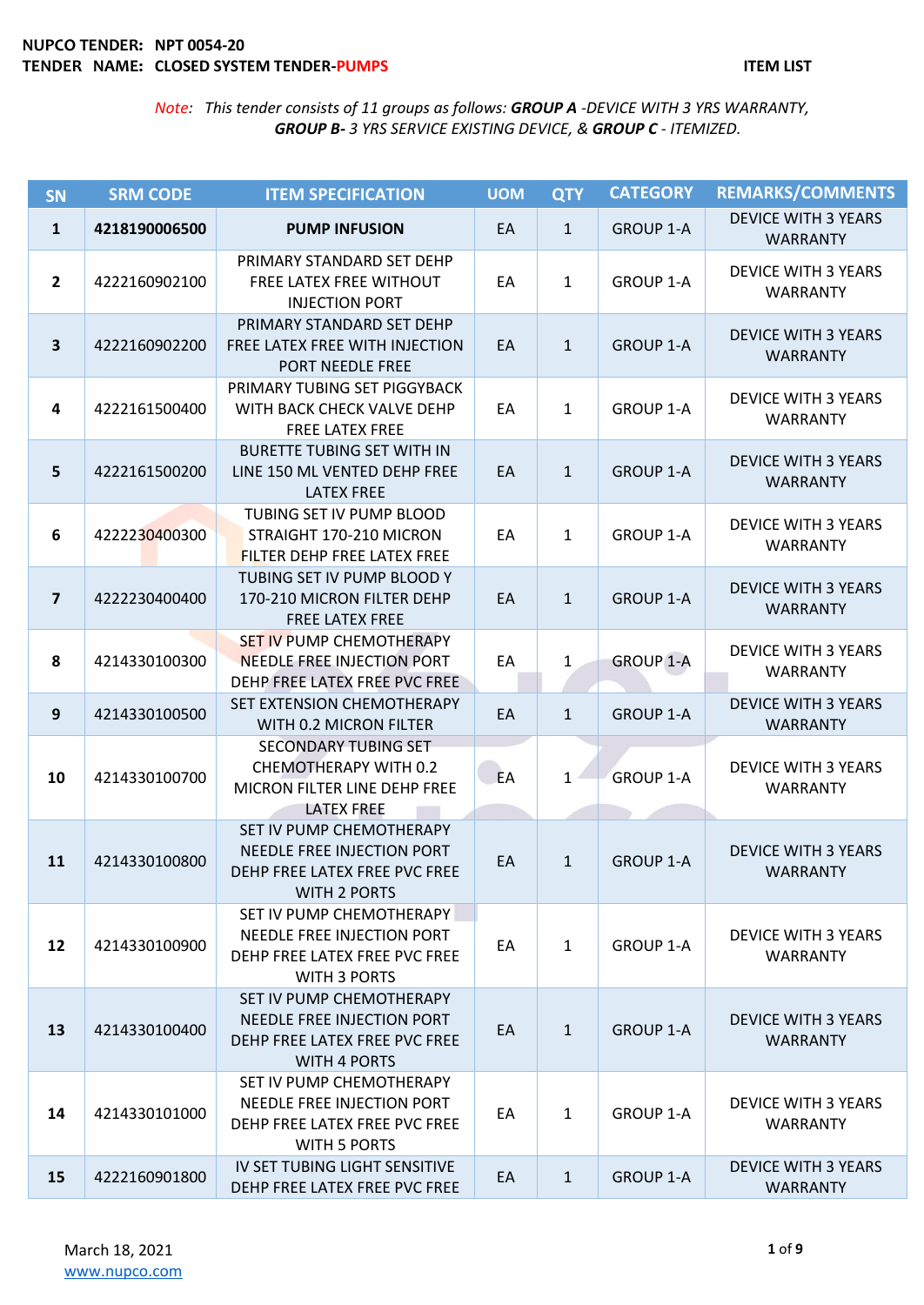| SN | <b>SRM CODE</b> | <b>ITEM SPECIFICATION</b>                                                                                        | <b>UOM</b> | <b>QTY</b>   | <b>CATEGORY</b>  | <b>REMARKS/COMMENTS</b>                          |
|----|-----------------|------------------------------------------------------------------------------------------------------------------|------------|--------------|------------------|--------------------------------------------------|
| 16 | 4223150204300   | TPN INFUSION SET WITH 1.2<br><b>MICRON FILTER</b>                                                                | EA         | 1            | <b>GROUP 1-A</b> | <b>DEVICE WITH 3 YEARS</b><br><b>WARRANTY</b>    |
| 17 | 4218190006500   | <b>PUMP INFUSION</b>                                                                                             | EA         | $\mathbf{1}$ | <b>GROUP 1-B</b> | <b>3 YEARS SERVICE EXISTING</b><br><b>DEVICE</b> |
| 18 | 4222160902100   | PRIMARY STANDARD SET DEHP<br>FREE LATEX FREE WITHOUT<br><b>INJECTION PORT</b>                                    | EA         | 1            | <b>GROUP 1-B</b> | <b>3 YEARS SERVICE EXISTING</b><br><b>DEVICE</b> |
| 19 | 4222160902200   | PRIMARY STANDARD SET DEHP<br>FREE LATEX FREE WITH INJECTION<br>PORT NEEDLE FREE                                  | EA         | $\mathbf{1}$ | <b>GROUP 1-B</b> | 3 YEARS SERVICE EXISTING<br><b>DEVICE</b>        |
| 20 | 4222161500400   | PRIMARY TUBING SET PIGGYBACK<br>WITH BACK CHECK VALVE DEHP<br><b>FREE LATEX FREE</b>                             | EA         | 1            | GROUP 1-B        | <b>3 YEARS SERVICE EXISTING</b><br><b>DEVICE</b> |
| 21 | 4222161500200   | <b>BURETTE TUBING SET WITH IN</b><br>LINE 150 ML VENTED DEHP FREE<br><b>LATEX FREE</b>                           | EA         | $\mathbf{1}$ | <b>GROUP 1-B</b> | <b>3 YEARS SERVICE EXISTING</b><br><b>DEVICE</b> |
| 22 | 4222230400300   | <b>TUBING SET IV PUMP BLOOD</b><br>STRAIGHT 170-210 MICRON<br>FILTER DEHP FREE LATEX FREE                        | EA         | 1            | <b>GROUP 1-B</b> | 3 YEARS SERVICE EXISTING<br><b>DEVICE</b>        |
| 23 | 4222230400400   | TUBING SET IV PUMP BLOOD Y<br>170-210 MICRON FILTER DEHP<br><b>FREE LATEX FREE</b>                               | EA         | $\mathbf{1}$ | <b>GROUP 1-B</b> | <b>3 YEARS SERVICE EXISTING</b><br><b>DEVICE</b> |
| 24 | 4214330100300   | SET IV PUMP CHEMOTHERAPY<br>NEEDLE FREE INJECTION PORT<br>DEHP FREE LATEX FREE PVC FREE                          | EA         | $\mathbf{1}$ | <b>GROUP 1-B</b> | <b>3 YEARS SERVICE EXISTING</b><br><b>DEVICE</b> |
| 25 | 4214330100500   | SET EXTENSION CHEMOTHERAPY<br>WITH 0.2 MICRON FILTER                                                             | EA         | $\mathbf{1}$ | <b>GROUP 1-B</b> | <b>3 YEARS SERVICE EXISTING</b><br><b>DEVICE</b> |
| 26 | 4214330100700   | <b>SECONDARY TUBING SET</b><br><b>CHEMOTHERAPY WITH 0.2</b><br>MICRON FILTER LINE DEHP FREE<br><b>LATEX FREE</b> | EA         | $\mathbf{1}$ | <b>GROUP 1-B</b> | 3 YEARS SERVICE EXISTING<br><b>DEVICE</b>        |
| 27 | 4214330100800   | SET IV PUMP CHEMOTHERAPY<br>NEEDLE FREE INJECTION PORT<br>DEHP FREE LATEX FREE PVC FREE<br><b>WITH 2 PORTS</b>   | EA         | $\mathbf{1}$ | <b>GROUP 1-B</b> | 3 YEARS SERVICE EXISTING<br><b>DEVICE</b>        |
| 28 | 4214330100900   | SET IV PUMP CHEMOTHERAPY<br>NEEDLE FREE INJECTION PORT<br>DEHP FREE LATEX FREE PVC FREE<br><b>WITH 3 PORTS</b>   | EA         | $\mathbf{1}$ | <b>GROUP 1-B</b> | <b>3 YEARS SERVICE EXISTING</b><br><b>DEVICE</b> |
| 29 | 4214330100400   | SET IV PUMP CHEMOTHERAPY<br>NEEDLE FREE INJECTION PORT<br>DEHP FREE LATEX FREE PVC FREE<br><b>WITH 4 PORTS</b>   | EA         | $\mathbf{1}$ | <b>GROUP 1-B</b> | 3 YEARS SERVICE EXISTING<br><b>DEVICE</b>        |
| 30 | 4214330101000   | SET IV PUMP CHEMOTHERAPY<br>NEEDLE FREE INJECTION PORT<br>DEHP FREE LATEX FREE PVC FREE<br>WITH 5 PORTS          | EA         | $\mathbf{1}$ | GROUP 1-B        | 3 YEARS SERVICE EXISTING<br><b>DEVICE</b>        |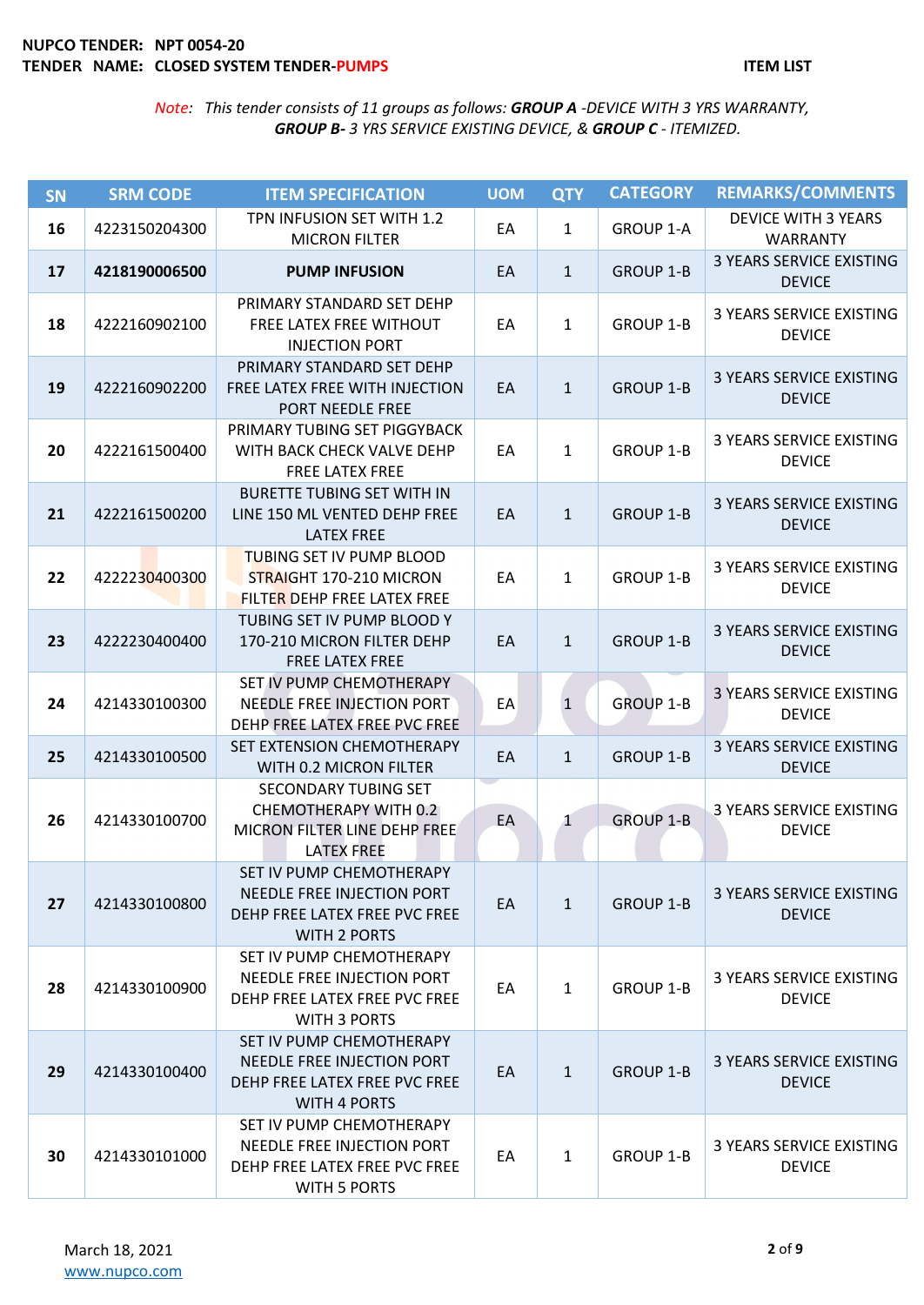| <b>SN</b> | <b>SRM CODE</b> | <b>ITEM SPECIFICATION</b>                                                                          | <b>UOM</b> | <b>QTY</b>   | <b>CATEGORY</b>  | <b>REMARKS/COMMENTS</b>                          |
|-----------|-----------------|----------------------------------------------------------------------------------------------------|------------|--------------|------------------|--------------------------------------------------|
| 31        | 4222160901800   | IV SET TUBING LIGHT SENSITIVE<br>DEHP FREE LATEX FREE PVC FREE                                     | EA         | $\mathbf{1}$ | <b>GROUP 1-B</b> | 3 YEARS SERVICE EXISTING<br><b>DEVICE</b>        |
| 32        | 4223150204300   | TPN INFUSION SET WITH 1.2<br><b>MICRON FILTER</b>                                                  | EA         | $\mathbf{1}$ | <b>GROUP 1-B</b> | <b>3 YEARS SERVICE EXISTING</b><br><b>DEVICE</b> |
| 33        | 4218190006500   | <b>PUMP INFUSION</b>                                                                               | EA         | $\mathbf{1}$ | <b>GROUP 1-C</b> | <b>ITEMIZED</b>                                  |
| 34        | 4222160902100   | PRIMARY STANDARD SET DEHP<br>FREE LATEX FREE WITHOUT<br><b>INJECTION PORT</b>                      | EA         | $\mathbf{1}$ | <b>GROUP 1-C</b> | <b>ITEMIZED</b>                                  |
| 35        | 4222160902200   | PRIMARY STANDARD SET DEHP<br>FREE LATEX FREE WITH INJECTION<br>PORT NEEDLE FREE                    | EA         | $\mathbf{1}$ | <b>GROUP 1-C</b> | <b>ITEMIZED</b>                                  |
| 36        | 4222161500400   | PRIMARY TUBING SET PIGGYBACK<br>WITH BACK CHECK VALVE DEHP<br>FREE LATEX FREE                      | EA         | $\mathbf{1}$ | <b>GROUP 1-C</b> | <b>ITEMIZED</b>                                  |
| 37        | 4222161500300   | SECONDARY TUBING SET<br><b>MEDICATION ADMINISTRATION</b><br>LINE DEHP FREE LATEX FREE              | EA         | $\mathbf{1}$ | <b>GROUP 1-C</b> | <b>ITEMIZED</b>                                  |
| 38        | 4222161500200   | <b>BURETTE TUBING SET WITH IN</b><br>LINE 150 ML VENTED DEHP FREE<br><b>LATEX FREE</b>             | EA         | $\mathbf{1}$ | <b>GROUP 1-C</b> | <b>ITEMIZED</b>                                  |
| 39        | 4222161604200   | <b>EXTENSION SET INFUSION 200 CM</b>                                                               | EA         | $\mathbf{1}$ | <b>GROUP 1-C</b> | <b>ITEMIZED</b>                                  |
| 40        | 4222160301100   | <b>TUBING EXTENSION MACROBORE</b><br>15 CM APPROX. NEEDLE FREE CAP<br>RIGID T / J SHAPE            | EA         | 1            | <b>GROUP 1-C</b> | <b>ITEMIZED</b>                                  |
| 41        | 4222160301300   | TUBING EXTENSION MACROBORE<br>15 CM APPROX NEEDLE FREE<br><b>PORT</b>                              | EA         | $\mathbf{1}$ | <b>GROUP 1-C</b> | <b>ITEMIZED</b>                                  |
| 42        | 4222160301400   | <b>TUBING EXTENSION 30 CM</b><br>APPROX WITH INTEGRATED 0.1<br><b>MICRON FILTER</b>                | EA         | $\mathbf 1$  | <b>GROUP 1-C</b> | <b>ITEMIZED</b>                                  |
| 43        | 4222160301200   | TUBING EXTENSION 30 CM<br>APPROX WITH INTEGRATED 0.2<br><b>MICRON FILTER</b>                       | EA         | 1            | <b>GROUP 1-C</b> | <b>ITEMIZED</b>                                  |
| 44        | 4222230400300   | TUBING SET IV PUMP BLOOD<br>STRAIGHT 170-210 MICRON<br>FILTER DEHP FREE LATEX FREE                 | EA         | $\mathbf{1}$ | <b>GROUP 1-C</b> | <b>ITEMIZED</b>                                  |
| 45        | 4222230400400   | TUBING SET IV PUMP BLOOD Y<br>170-210 MICRON FILTER DEHP<br><b>FREE LATEX FREE</b>                 | EA         | $\mathbf{1}$ | <b>GROUP 1-C</b> | <b>ITEMIZED</b>                                  |
| 46        | 4214330100300   | SET IV PUMP CHEMOTHERAPY<br>NEEDLE FREE INJECTION PORT<br>DEHP FREE LATEX FREE PVC FREE            | EA         | $\mathbf{1}$ | <b>GROUP 1-C</b> | <b>ITEMIZED</b>                                  |
| 47        | 4214330100500   | SET EXTENSION CHEMOTHERAPY<br>WITH 0.2 MICRON FILTER                                               | EA         | $\mathbf{1}$ | <b>GROUP 1-C</b> | <b>ITEMIZED</b>                                  |
| 48        | 4214330100700   | SECONDARY TUBING SET<br>CHEMOTHERAPY WITH 0.2<br>MICRON FILTER LINE DEHP FREE<br><b>LATEX FREE</b> | EA         | $\mathbf{1}$ | GROUP 1-C        | <b>ITEMIZED</b>                                  |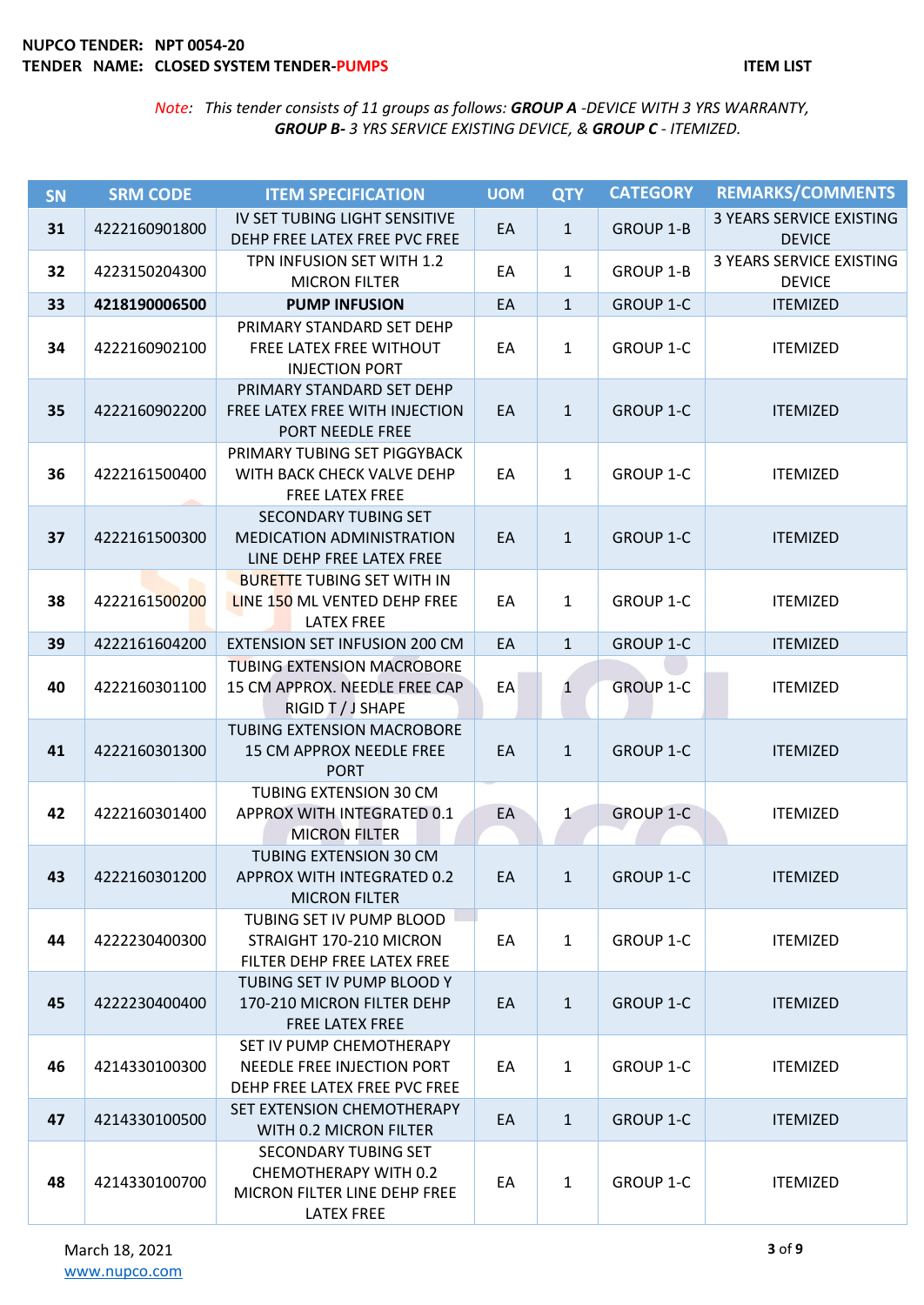| SN | <b>SRM CODE</b> | <b>ITEM SPECIFICATION</b>                                                                                      | <b>UOM</b> | <b>QTY</b>      | <b>CATEGORY</b>  | <b>REMARKS/COMMENTS</b>                          |
|----|-----------------|----------------------------------------------------------------------------------------------------------------|------------|-----------------|------------------|--------------------------------------------------|
| 49 | 4214330100800   | SET IV PUMP CHEMOTHERAPY<br>NEEDLE FREE INJECTION PORT<br>DEHP FREE LATEX FREE PVC FREE<br><b>WITH 2 PORTS</b> | EA         | $\mathbf{1}$    | <b>GROUP 1-C</b> | <b>ITEMIZED</b>                                  |
| 50 | 4214330100900   | SET IV PUMP CHEMOTHERAPY<br>NEEDLE FREE INJECTION PORT<br>DEHP FREE LATEX FREE PVC FREE<br><b>WITH 3 PORTS</b> | EA         | 1               | <b>GROUP 1-C</b> | <b>ITEMIZED</b>                                  |
| 51 | 4214330100400   | SET IV PUMP CHEMOTHERAPY<br>NEEDLE FREE INJECTION PORT<br>DEHP FREE LATEX FREE PVC FREE<br><b>WITH 4 PORTS</b> | EA         | $\mathbf{1}$    | <b>GROUP 1-C</b> | <b>ITEMIZED</b>                                  |
| 52 | 4214330101000   | SET IV PUMP CHEMOTHERAPY<br>NEEDLE FREE INJECTION PORT<br>DEHP FREE LATEX FREE PVC FREE<br><b>WITH 5 PORTS</b> | EA         | 1               | GROUP 1-C        | <b>ITEMIZED</b>                                  |
| 53 | 4222160901800   | IV SET TUBING LIGHT SENSITIVE<br>DEHP FREE LATEX FREE PVC FREE                                                 | EA         | $\mathbf{1}$    | <b>GROUP 1-C</b> | <b>ITEMIZED</b>                                  |
| 54 | 4223150204300   | TPN INFUSION SET WITH 1.2<br><b>MICRON FILTER</b>                                                              | EA         | $\mathbf{1}$    | <b>GROUP 1-C</b> | <b>ITEMIZED</b>                                  |
| 55 | 4223150500500   | TPN EXTENSION TUBING WITH<br><b>INTEGRATED FILTER 1.2 MICRON</b>                                               | EA         | $\mathbf{1}$    | <b>GROUP 1-C</b> | <b>ITEMIZED</b>                                  |
| 56 | 4321160200000   | <b>STATION 4 PUMP DOCKING</b>                                                                                  | EA         | $\mathbf{1}$    | <b>GROUP 1-C</b> | <b>ITEMIZED</b>                                  |
| 57 | 4222210400000   | IV POLE PUMP                                                                                                   | EA         | $\mathbf{1}$    | <b>GROUP 1-C</b> | <b>ITEMIZED</b>                                  |
| 58 | 4321160200100   | <b>STATION PUMP MRI</b>                                                                                        | EA         | $1\phantom{.0}$ | <b>GROUP 1-C</b> | <b>ITEMIZED</b>                                  |
| 59 | 4218190007000   | <b>PUMP SYRINGE</b>                                                                                            | EA         | $\mathbf{1}$    | <b>GROUP 2-A</b> | <b>DEVICE WITH 3 YEARS</b><br><b>WARRANTY</b>    |
| 60 | 4222160301500   | SET EXTENSION SYRINGE LINE 150-<br>200 CM DEHP FREE LATEX FREE                                                 | EA         | $\mathbf{1}$    | <b>GROUP 2-A</b> | <b>DEVICE WITH 3 YEARS</b><br><b>WARRANTY</b>    |
| 61 | 4222161604100   | SET EXTENSION SYRINGE LINE 150-<br>200 CM LIGHT SENSITIVE                                                      | EA         | $\mathbf{1}$    | <b>GROUP 2-A</b> | <b>DEVICE WITH 3 YEARS</b><br><b>WARRANTY</b>    |
| 62 | 4218190007000   | <b>PUMP SYRINGE</b>                                                                                            | EA         | $\mathbf{1}$    | <b>GROUP 2-B</b> | 3 YEARS SERVICE EXISTING<br><b>DEVICE</b>        |
| 63 | 4222160301500   | SET EXTENSION SYRINGE LINE 150-<br><b>200 CM DEHP FREE LATEX FREE</b>                                          | EA         | $\mathbf{1}$    | <b>GROUP 2-B</b> | <b>3 YEARS SERVICE EXISTING</b><br><b>DEVICE</b> |
| 64 | 4222161604100   | SET EXTENSION SYRINGE LINE 150-<br><b>200 CM LIGHT SENSITIVE</b>                                               | EA         | $\mathbf{1}$    | <b>GROUP 2-B</b> | 3 YEARS SERVICE EXISTING<br><b>DEVICE</b>        |
| 65 | 4218190007000   | <b>PUMP SYRINGE</b>                                                                                            | EA         | $\mathbf{1}$    | <b>GROUP 2C</b>  | <b>ITEMIZED</b>                                  |
| 66 | 4222160301500   | SET EXTENSION SYRINGE LINE 150-<br>200 CM DEHP FREE LATEX FREE                                                 | EA         | $\mathbf{1}$    | <b>GROUP 2C</b>  | <b>ITEMIZED</b>                                  |
| 67 | 4222161604100   | SET EXTENSION SYRINGE LINE 150-<br><b>200 CM LIGHT SENSITIVE</b>                                               | EA         | $\mathbf{1}$    | <b>GROUP 2C</b>  | <b>ITEMIZED</b>                                  |
| 68 | 4223150100000   | <b>PUMP FEEDING LARGE VOLUME</b>                                                                               | EA         | $\mathbf{1}$    | <b>GROUP 3-A</b> | <b>DEVICE WITH 3 YEARS</b><br><b>WARRANTY</b>    |
| 69 | 4223151000100   | FEEDING SET WITH BAG                                                                                           | EA         | $\mathbf{1}$    | <b>GROUP 3-A</b> | <b>DEVICE WITH 3 YEARS</b><br><b>WARRANTY</b>    |
| 70 | 4223150100000   | PUMP FEEDING LARGE VOLUME                                                                                      | EA         | $\mathbf{1}$    | <b>GROUP 3-B</b> | 3 YEARS SERVICE EXISTING<br><b>DEVICE</b>        |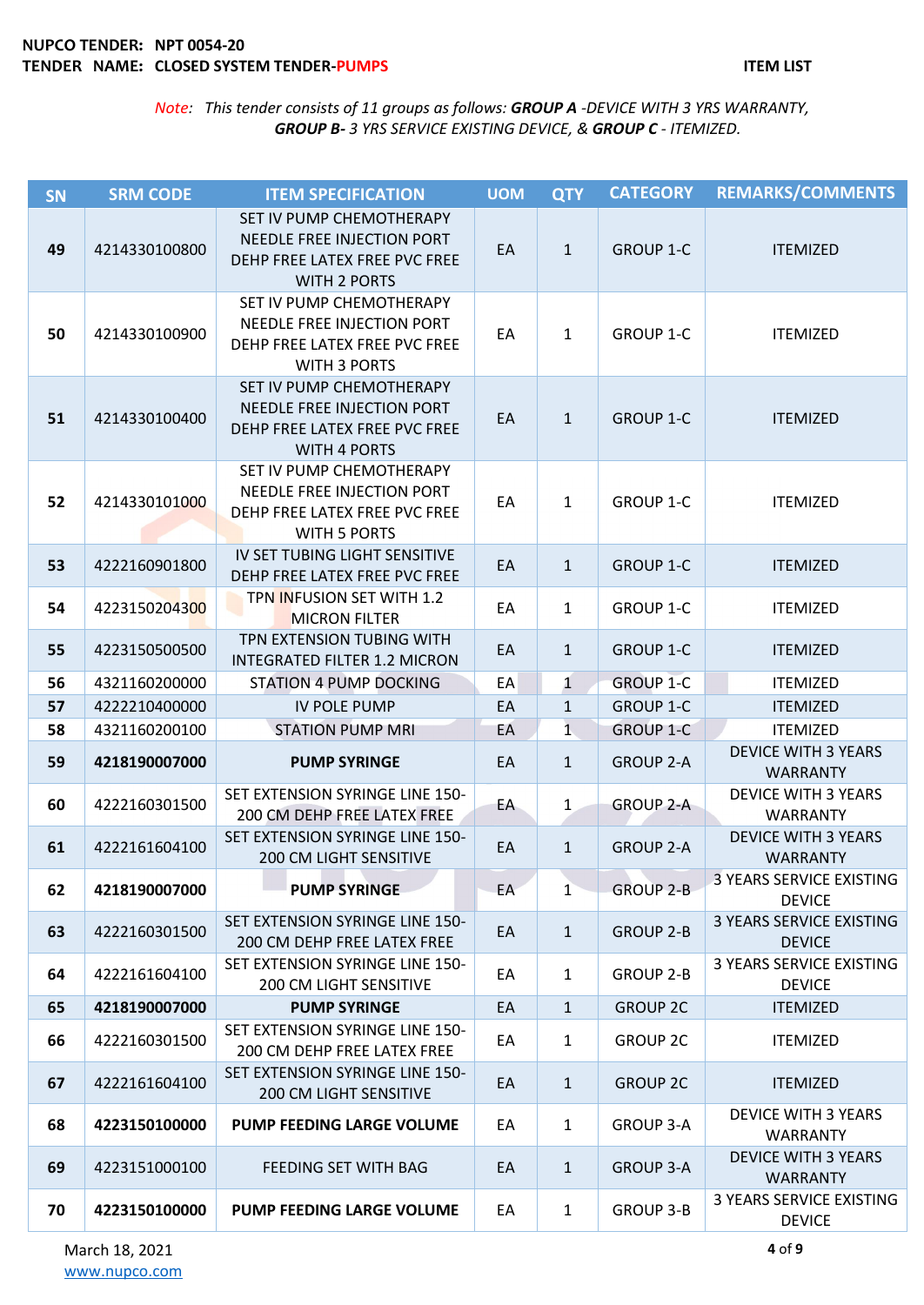| SN | <b>SRM CODE</b> | <b>ITEM SPECIFICATION</b>                                                    | <b>UOM</b> | <b>QTY</b>   | <b>CATEGORY</b>  | <b>REMARKS/COMMENTS</b>                          |
|----|-----------------|------------------------------------------------------------------------------|------------|--------------|------------------|--------------------------------------------------|
| 71 | 4223151000100   | FEEDING SET WITH BAG                                                         | EA         | $\mathbf{1}$ | <b>GROUP 3-B</b> | 3 YEARS SERVICE EXISTING<br><b>DEVICE</b>        |
| 72 | 4223150100000   | PUMP FEEDING LARGE VOLUME                                                    | EA         | $\mathbf{1}$ | <b>GROUP 3-C</b> | <b>ITEMIZED</b>                                  |
| 73 | 4223151000100   | FEEDING SET WITH BAG                                                         | EA         | $\mathbf{1}$ | <b>GROUP 3-C</b> | <b>ITEMIZED</b>                                  |
| 74 | 4223151100000   | <b>PUMP FEEDING SYRINGE</b>                                                  | EA         | $\mathbf{1}$ | <b>GROUP 4-A</b> | <b>DEVICE WITH 3 YEARS</b><br><b>WARRANTY</b>    |
| 75 | 4223150300100   | <b>FEEDING SYRINGE SET</b>                                                   | EA         | $\mathbf{1}$ | <b>GROUP 4-A</b> | <b>DEVICE WITH 3 YEARS</b><br><b>WARRANTY</b>    |
| 76 | 4223151100000   | <b>PUMP FEEDING SYRINGE</b>                                                  | EA         | $\mathbf{1}$ | <b>GROUP 4-B</b> | <b>3 YEARS SERVICE EXISTING</b><br><b>DEVICE</b> |
| 77 | 4223150300100   | <b>FEEDING SYRINGE SET</b>                                                   | EA         | $\mathbf{1}$ | <b>GROUP 4-B</b> | <b>3 YEARS SERVICE EXISTING</b><br><b>DEVICE</b> |
| 78 | 4223151100000   | <b>PUMP FEEDING SYRINGE</b>                                                  | EA         | $\mathbf{1}$ | GROUP 4-C        | <b>ITEMIZED</b>                                  |
| 79 | 4223150300100   | <b>FEEDING SYRINGE SET</b>                                                   | EA         | $\mathbf{1}$ | <b>GROUP 4-C</b> | <b>ITEMIZED</b>                                  |
| 80 | 4229350002000   | <b>PUMP PCA SYRINGE</b>                                                      | EA         | $\mathbf{1}$ | <b>GROUP 5-A</b> | <b>DEVICE WITH 3 YEARS</b><br><b>WARRANTY</b>    |
| 81 | 4222170500000   | PCA SYRINGE SET                                                              | EA         | $\mathbf{1}$ | <b>GROUP 5-A</b> | <b>DEVICE WITH 3 YEARS</b><br><b>WARRANTY</b>    |
| 82 | 4229350002000   | <b>PUMP PCA SYRINGE</b>                                                      | EA         | $\mathbf{1}$ | <b>GROUP 5-B</b> | 3 YEARS SERVICE EXISTING<br><b>DEVICE</b>        |
| 83 | 4222170500000   | PCA SYRINGE SET                                                              | EA         | $\mathbf{1}$ | <b>GROUP 5-B</b> | <b>3 YEARS SERVICE EXISTING</b><br><b>DEVICE</b> |
| 84 | 4229350002000   | <b>PUMP PCA SYRINGE</b>                                                      | EA         | $\mathbf 1$  | <b>GROUP 5-C</b> | <b>ITEMIZED</b>                                  |
| 85 | 4222170500000   | PCA SYRINGE SET                                                              | EA         | $\mathbf{1}$ | <b>GROUP 5-C</b> | <b>ITEMIZED</b>                                  |
| 86 | 4218190016100   | PUMP PCA INFUSION EPIDURAL                                                   | EA         | 1            | <b>GROUP 6-A</b> | <b>DEVICE WITH 3 YEARS</b><br><b>WARRANTY</b>    |
| 87 | 4222170700100   | EPIDURAL SET YELLOW                                                          | EA         | $\mathbf{1}$ | <b>GROUP 6-A</b> | <b>DEVICE WITH 3 YEARS</b><br><b>WARRANTY</b>    |
| 88 | 4218190016100   | PUMP PCA INFUSION EPIDURAL                                                   | EA         | $\mathbf{1}$ | <b>GROUP 6-B</b> | <b>3 YEARS SERVICE EXISTING</b><br><b>DEVICE</b> |
| 89 | 4222170700100   | EPIDURAL SET YELLOW                                                          | EA         | $\mathbf{1}$ | <b>GROUP 6-B</b> | <b>3 YEARS SERVICE EXISTING</b><br><b>DEVICE</b> |
| 90 | 4218190016100   | PUMP PCA INFUSION EPIDURAL                                                   | EA         | $\mathbf{1}$ | <b>GROUP 6-C</b> | <b>ITEMIZED</b>                                  |
| 91 | 4222170700100   | EPIDURAL SET YELLOW                                                          | EA         | $\mathbf{1}$ | <b>GROUP 6-C</b> | <b>ITEMIZED</b>                                  |
| 92 | 4222200100000   | <b>PUMP TPN AMBULATORY</b>                                                   | PC         | $\mathbf{1}$ | <b>GROUP 7-A</b> | <b>DEVICE WITH 3 YEARS</b><br><b>WARRANTY</b>    |
| 93 | 4222160901900   | TUBE SET WITH 0.2 MICRON<br>FILTER LATEX FREE DEHP FREE<br><b>AMBULATORY</b> | EA         | $\mathbf{1}$ | <b>GROUP 7-A</b> | <b>DEVICE WITH 3 YEARS</b><br><b>WARRANTY</b>    |
| 94 | 4222160902000   | TUBE SET WITH 1.2 MICRON<br>FILTER LATEX FREE DEHP FREE<br>AMBULATORY        | EA         | $\mathbf{1}$ | <b>GROUP 7-A</b> | <b>DEVICE WITH 3 YEARS</b><br><b>WARRANTY</b>    |
| 95 | 4222200100000   | PUMP TPN AMBULATORY                                                          | <b>PC</b>  | $\mathbf{1}$ | <b>GROUP 7-B</b> | 3 YEARS SERVICE EXISTING<br><b>DEVICE</b>        |
| 96 | 4222160901900   | TUBE SET WITH 0.2 MICRON<br>FILTER LATEX FREE DEHP FREE<br>AMBULATORY        | EA         | $\mathbf{1}$ | <b>GROUP 7-B</b> | 3 YEARS SERVICE EXISTING<br><b>DEVICE</b>        |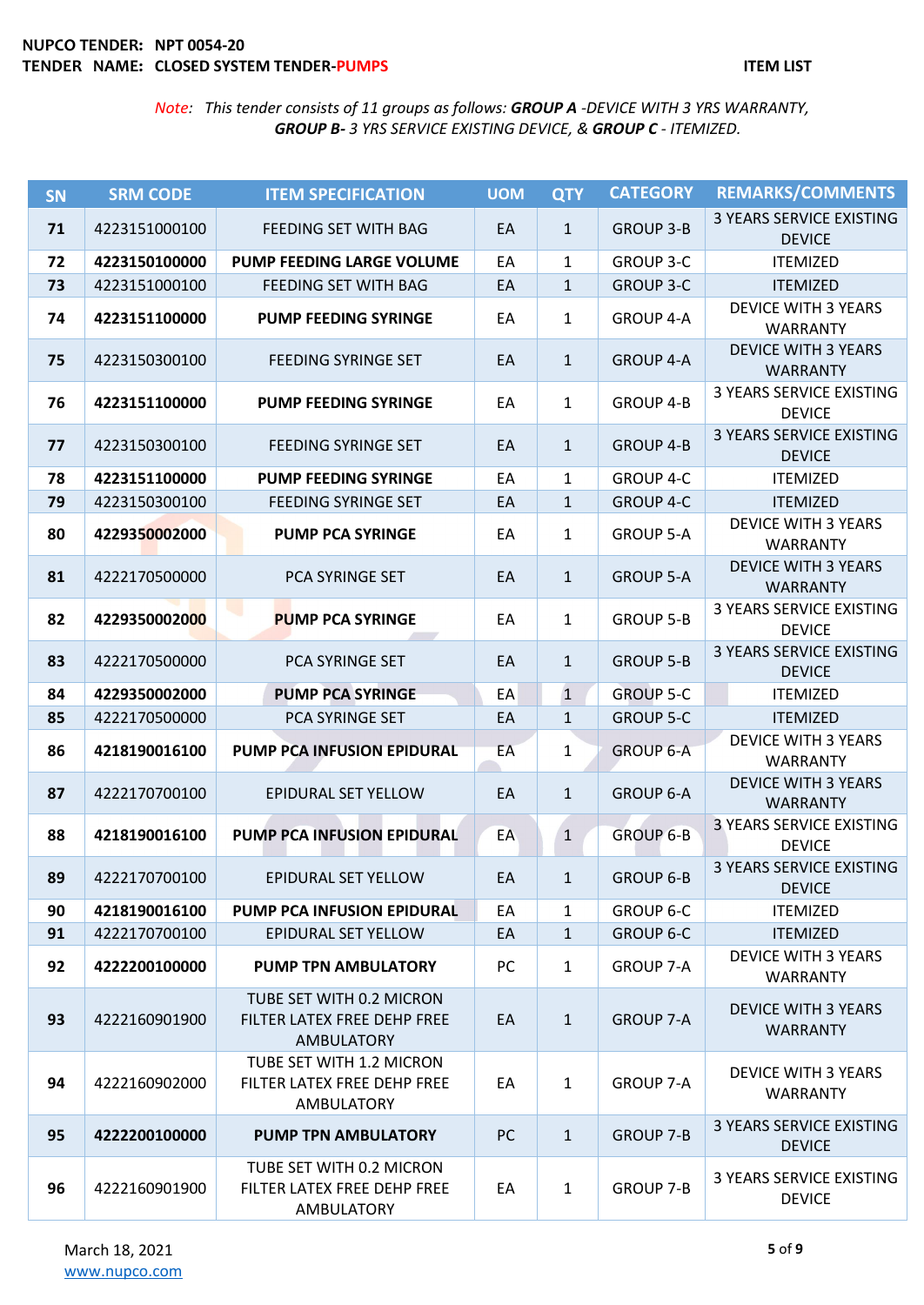| SN  | <b>SRM CODE</b> | <b>ITEM SPECIFICATION</b>                                                                                                                 | <b>UOM</b> | <b>QTY</b>   | <b>CATEGORY</b>  | <b>REMARKS/COMMENTS</b>                       |
|-----|-----------------|-------------------------------------------------------------------------------------------------------------------------------------------|------------|--------------|------------------|-----------------------------------------------|
| 97  | 4222160902000   | TUBE SET WITH 1.2 MICRON<br>FILTER LATEX FREE DEHP FREE<br><b>AMBULATORY</b>                                                              | EA         | $\mathbf{1}$ | <b>GROUP 7-B</b> | 3 YEARS SERVICE EXISTING<br><b>DEVICE</b>     |
| 98  | 4222200100000   | <b>PUMP TPN AMBULATORY</b>                                                                                                                | PC         | $\mathbf{1}$ | <b>GROUP 7-C</b> | <b>ITEMIZED</b>                               |
| 99  | 4222160901900   | TUBE SET WITH 0.2 MICRON<br>FILTER LATEX FREE DEHP FREE<br><b>AMBULATORY</b>                                                              | EA         | $\mathbf{1}$ | <b>GROUP 7-C</b> | <b>ITEMIZED</b>                               |
| 100 | 4222160902000   | TUBE SET WITH 1.2 MICRON<br>FILTER LATEX FREE DEHP FREE<br><b>AMBULATORY</b>                                                              | EA         | $\mathbf{1}$ | <b>GROUP 7-C</b> | <b>ITEMIZED</b>                               |
| 101 | 4218190006900   | <b>PUMP INSULIN</b>                                                                                                                       | EA         | $\mathbf{1}$ | <b>GROUP 8-A</b> | <b>DEVICE WITH 3 YEARS</b><br><b>WARRANTY</b> |
| 102 | 4219261201800   | INSULIN, RESERVOIR, 3 ML, OR<br><b>EQUIVALENT</b>                                                                                         | EA         | $\mathbf{1}$ | <b>GROUP 8-A</b> | <b>DEVICE WITH 3 YEARS</b><br><b>WARRANTY</b> |
| 103 | 4219261201600   | INFUSION SET FOR INSULIN PUMP,<br>6 MM CANNULA, TUBE LENGTH 23<br>INCHES (APPROX. 60 CM) OR<br>EQUIVALENT, DISPOSABLE,<br><b>STERILE</b>  | EA         | $\mathbf{1}$ | <b>GROUP 8-A</b> | <b>DEVICE WITH 3 YEARS</b><br><b>WARRANTY</b> |
| 104 | 4219261201700   | INFUSION SET FOR INSULIN PUMP,<br>9 MM CANNULA, TUBE LENGTH 43<br>INCHES (APPROX. 120 CM) OR<br>EQUIVALENT, DISPOSABLE,<br><b>STERILE</b> | EA         | $\mathbf{1}$ | <b>GROUP 8-A</b> | <b>DEVICE WITH 3 YEARS</b><br><b>WARRANTY</b> |
| 105 | 4218190006900   | <b>PUMP INSULIN</b>                                                                                                                       | EA         | $\mathbf{1}$ | <b>GROUP 8-C</b> | <b>ITEMIZED</b>                               |
| 106 | 4219261201800   | INSULIN, RESERVOIR, 3 ML, OR<br><b>EQUIVALENT</b>                                                                                         | EA         | $\mathbf{1}$ | <b>GROUP 8-C</b> | <b>ITEMIZED</b>                               |
| 107 | 4219261201600   | INFUSION SET FOR INSULIN PUMP,<br>6 MM CANNULA, TUBE LENGTH 23<br>INCHES (APPROX. 60 CM) OR<br>EQUIVALENT, DISPOSABLE,<br>STERILE         | EA         | $\mathbf{1}$ | <b>GROUP 8-C</b> | <b>ITEMIZED</b>                               |
| 108 | 4219261201700   | INFUSION SET FOR INSULIN PUMP,<br>9 MM CANNULA, TUBE LENGTH 43<br>INCHES (APPROX. 120 CM) OR<br>EQUIVALENT, DISPOSABLE,<br><b>STERILE</b> | EA         | $\mathbf{1}$ | <b>GROUP 8-C</b> | <b>ITEMIZED</b>                               |
| 109 | 4219261000100   | <b>PUMP INSULIN CLOSED LOOP</b>                                                                                                           | EA         | $\mathbf{1}$ | <b>GROUP 9-A</b> | <b>DEVICE WITH 3 YEARS</b><br><b>WARRANTY</b> |
| 110 | 4219261201800   | INSULIN, RESERVOIR, 3 ML, OR<br><b>EQUIVALENT</b>                                                                                         | EA         | $\mathbf{1}$ | <b>GROUP 9-A</b> | <b>DEVICE WITH 3 YEARS</b><br><b>WARRANTY</b> |
| 111 | 4219261201600   | INFUSION SET FOR INSULIN PUMP,<br>6 MM CANNULA, TUBE LENGTH 23<br>INCHES (APPROX. 60 CM) OR<br>EQUIVALENT, DISPOSABLE,<br><b>STERILE</b>  | EA         | $\mathbf{1}$ | <b>GROUP 9-A</b> | <b>DEVICE WITH 3 YEARS</b><br><b>WARRANTY</b> |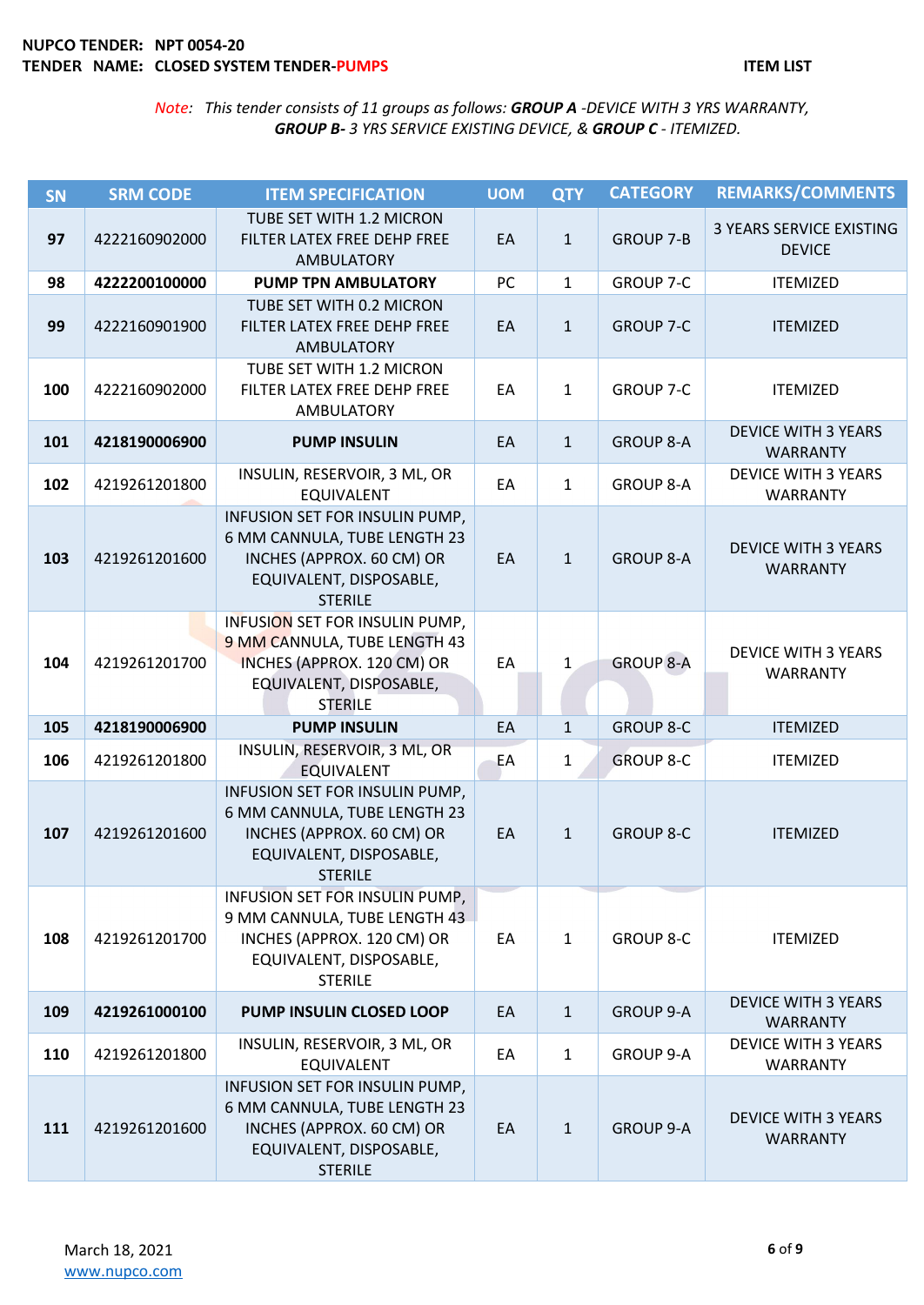| <b>SN</b> | <b>SRM CODE</b> | <b>ITEM SPECIFICATION</b>                                                                                                                 | <b>UOM</b> | <b>QTY</b>   | <b>CATEGORY</b>  | <b>REMARKS/COMMENTS</b>                       |
|-----------|-----------------|-------------------------------------------------------------------------------------------------------------------------------------------|------------|--------------|------------------|-----------------------------------------------|
| 112       | 4219261201700   | INFUSION SET FOR INSULIN PUMP,<br>9 MM CANNULA, TUBE LENGTH 43<br>INCHES (APPROX. 120 CM) OR<br>EQUIVALENT, DISPOSABLE,<br><b>STERILE</b> | EA         | $\mathbf{1}$ | <b>GROUP 9-A</b> | <b>DEVICE WITH 3 YEARS</b><br><b>WARRANTY</b> |
| 113       | 4219261201500   | <b>SENSOR INSULIN PUMP</b>                                                                                                                | EA         | $\mathbf{1}$ | <b>GROUP 9-A</b> | <b>DEVICE WITH 3 YEARS</b><br><b>WARRANTY</b> |
| 114       | 4219261000100   | PUMP INSULIN CLOSED LOOP                                                                                                                  | EA         | $\mathbf{1}$ | <b>GROUP 9-C</b> | <b>ITEMIZED</b>                               |
| 115       | 4219261201800   | INSULIN, RESERVOIR, 3 ML, OR<br><b>EQUIVALENT</b>                                                                                         | EA         | $\mathbf{1}$ | <b>GROUP 9-C</b> | <b>ITEMIZED</b>                               |
| 116       | 4219261201600   | INFUSION SET FOR INSULIN PUMP,<br>6 MM CANNULA, TUBE LENGTH 23<br>INCHES (APPROX. 60 CM) OR<br>EQUIVALENT, DISPOSABLE,<br><b>STERILE</b>  | EA         | $\mathbf{1}$ | <b>GROUP 9-C</b> | <b>ITEMIZED</b>                               |
| 117       | 4219261201700   | INFUSION SET FOR INSULIN PUMP,<br>9 MM CANNULA, TUBE LENGTH 43<br>INCHES (APPROX. 120 CM) OR<br>EQUIVALENT, DISPOSABLE,<br><b>STERILE</b> | EA         | $\mathbf{1}$ | <b>GROUP 9-C</b> | <b>ITEMIZED</b>                               |
| 118       | 4219261201500   | <b>SENSOR INSULIN PUMP</b>                                                                                                                | EA         | $\mathbf{1}$ | <b>GROUP 9-C</b> | <b>ITEMIZED</b>                               |
| 119       | 4217000001200   | <b>GLUCOMETER</b>                                                                                                                         | EA         | $\mathbf{1}$ | GROUP 10-A       | <b>DEVICE WITH 3 YEARS</b><br><b>WARRANTY</b> |
| 120       | 4111621501700   | <b>GLUCOSE STRIPS PACK OF 50</b>                                                                                                          | EA         | $\mathbf{1}$ | GROUP 10-A       | <b>DEVICE WITH 3 YEARS</b><br><b>WARRANTY</b> |
| 121       | 4110410201300   | LANCET 30 GAUGE                                                                                                                           | EA         | $\mathbf{1}$ | GROUP 10-A       | <b>DEVICE WITH 3 YEARS</b><br><b>WARRANTY</b> |
| 122       | 4217000001200   | <b>GLUCOMETER</b>                                                                                                                         | EA         | $\mathbf{1}$ | GROUP 10-C       | <b>ITEMIZED</b>                               |
| 123       | 4111621501700   | <b>GLUCOSE STRIPS PACK OF 50</b>                                                                                                          | EA         | $\mathbf{1}$ | GROUP 10-C       | <b>ITEMIZED</b>                               |
| 124       | 4110410201300   | <b>LANCET 30 GAUGE</b>                                                                                                                    | EA         | $\mathbf{1}$ | GROUP 10-C       | <b>ITEMIZED</b>                               |
| 125       | 4111620100600   | <b>GLUCOSE MONITOR</b><br><b>CONTINUOUS</b>                                                                                               | EA         | 1            | GROUP 11-A       | <b>DEVICE WITH 3 YEARS</b><br><b>WARRANTY</b> |
| 126       | 4111620100700   | <b>CONTINUOUS GLUCOSE</b><br>MONITORING (CGM) SENSORS: 40<br><b>SENSOR PER EACH DEVICE</b>                                                | EA         | $\mathbf{1}$ | GROUP 11-A       | <b>DEVICE WITH 3 YEARS</b><br><b>WARRANTY</b> |
| 127       | 4111620100600   | <b>GLUCOSE MONITOR</b><br><b>CONTINUOUS</b>                                                                                               | EA         | $\mathbf{1}$ | GROUP 11-C       | <b>ITEMIZED</b>                               |
| 128       | 4111620100700   | <b>CONTINUOUS GLUCOSE</b><br>MONITORING (CGM) SENSORS: 40<br>SENSOR PER EACH DEVICE                                                       | EA         | 1            | GROUP 11-C       | <b>ITEMIZED</b>                               |
| 129       | 4219261000400   | PUMP INSULIN IT INTEGRATED                                                                                                                | EA         | $\mathbf{1}$ | GROUP 12-A       | <b>DEVICE WITH 3 YEARS</b><br><b>WARRANTY</b> |
| 130       | 4219261201800   | INSULIN, RESERVOIR, 3 ML, OR<br><b>EQUIVALENT</b>                                                                                         | EA         | $\mathbf{1}$ | GROUP 12-A       | <b>DEVICE WITH 3 YEARS</b><br><b>WARRANTY</b> |
| 131       | 4219261201600   | INFUSION SET FOR INSULIN PUMP,<br>6 MM CANNULA, TUBE LENGTH 23<br>INCHES (APPROX. 60 CM) OR                                               | EA         | $\mathbf{1}$ | GROUP 12-A       | <b>DEVICE WITH 3 YEARS</b><br><b>WARRANTY</b> |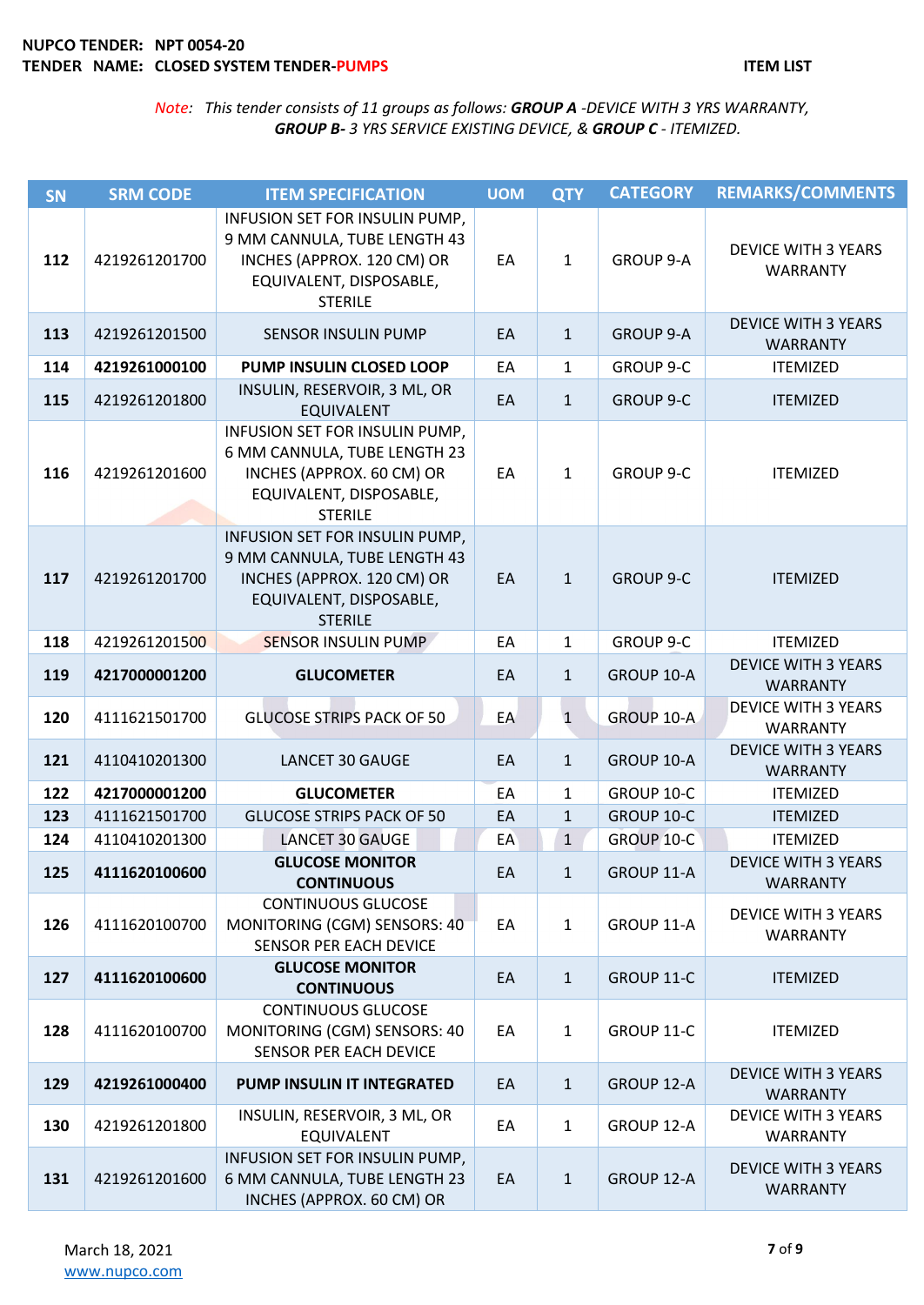| <b>SN</b> | <b>SRM CODE</b> | <b>ITEM SPECIFICATION</b>                                                                                                                        | <b>UOM</b> | <b>QTY</b>   | <b>CATEGORY</b>   | <b>REMARKS/COMMENTS</b>                       |
|-----------|-----------------|--------------------------------------------------------------------------------------------------------------------------------------------------|------------|--------------|-------------------|-----------------------------------------------|
|           |                 | EQUIVALENT, DISPOSABLE,<br><b>STERILE</b>                                                                                                        |            |              |                   |                                               |
| 132       | 4219261201700   | INFUSION SET FOR INSULIN PUMP,<br>9 MM CANNULA, TUBE LENGTH 43<br>INCHES (APPROX. 120 CM) OR<br>EQUIVALENT, DISPOSABLE,<br><b>STERILE</b>        | EA         | $\mathbf{1}$ | GROUP 12-A        | <b>DEVICE WITH 3 YEARS</b><br><b>WARRANTY</b> |
| 133       | 4219261000400   | PUMP INSULIN IT INTEGRATED                                                                                                                       | EA         | $\mathbf{1}$ | GROUP 12-C        | <b>ITEMIZED</b>                               |
| 134       | 4219261201800   | INSULIN, RESERVOIR, 3 ML, OR<br><b>EQUIVALENT</b>                                                                                                | EA         | $\mathbf{1}$ | GROUP 12-C        | <b>ITEMIZED</b>                               |
| 135       | 4219261201600   | INFUSION SET FOR INSULIN PUMP,<br>6 MM CANNULA, TUBE LENGTH 23<br>INCHES (APPROX. 60 CM) OR<br>EQUIVALENT, DISPOSABLE,<br><b>STERILE</b>         | EA         | $\mathbf{1}$ | GROUP 12-C        | <b>ITEMIZED</b>                               |
| 136       | 4219261201700   | <b>INFUSION SET FOR INSULIN PUMP,</b><br>9 MM CANNULA, TUBE LENGTH 43<br>INCHES (APPROX. 120 CM) OR<br>EQUIVALENT, DISPOSABLE,<br><b>STERILE</b> | EA         | $\mathbf{1}$ | GROUP 12-C        | <b>ITEMIZED</b>                               |
| 137       | 4219261000300   | PUMP INSULIN CLOSED LOOP IT<br><b>INTEGRATED</b>                                                                                                 | EA         | $\mathbf{1}$ | GROUP 13-A        | <b>DEVICE WITH 3 YEARS</b><br><b>WARRANTY</b> |
| 138       | 4219261201800   | INSULIN, RESERVOIR, 3 ML, OR<br><b>EQUIVALENT</b>                                                                                                | EA         | $\mathbf{1}$ | <b>GROUP 13-A</b> | <b>DEVICE WITH 3 YEARS</b><br><b>WARRANTY</b> |
| 139       | 4219261201600   | INFUSION SET FOR INSULIN PUMP,<br>6 MM CANNULA, TUBE LENGTH 23<br>INCHES (APPROX. 60 CM) OR<br>EQUIVALENT, DISPOSABLE,<br><b>STERILE</b>         | EA         | $\mathbf{1}$ | GROUP 13-A        | <b>DEVICE WITH 3 YEARS</b><br><b>WARRANTY</b> |
| 140       | 4219261201700   | INFUSION SET FOR INSULIN PUMP,<br>9 MM CANNULA, TUBE LENGTH 43<br>INCHES (APPROX. 120 CM) OR<br>EQUIVALENT, DISPOSABLE,<br><b>STERILE</b>        | EA         | $\mathbf{1}$ | GROUP 13-A        | <b>DEVICE WITH 3 YEARS</b><br><b>WARRANTY</b> |
| 141       | 4219261201500   | <b>SENSOR INSULIN PUMP</b>                                                                                                                       | EA         | $\mathbf{1}$ | GROUP 13-A        | <b>DEVICE WITH 3 YEARS</b><br><b>WARRANTY</b> |
| 142       | 4219261000300   | PUMP INSULIN CLOSED LOOP IT<br><b>INTEGRATED</b>                                                                                                 | EA         | $\mathbf{1}$ | GROUP 13-C        | <b>ITEMIZED</b>                               |
| 143       | 4219261201800   | INSULIN, RESERVOIR, 3 ML, OR<br><b>EQUIVALENT</b>                                                                                                | EA         | $\mathbf{1}$ | GROUP 13-C        | <b>ITEMIZED</b>                               |
| 144       | 4219261201600   | INFUSION SET FOR INSULIN PUMP,<br>6 MM CANNULA, TUBE LENGTH 23<br>INCHES (APPROX. 60 CM) OR<br>EQUIVALENT, DISPOSABLE,<br><b>STERILE</b>         | EA         | $\mathbf{1}$ | GROUP 13-C        | <b>ITEMIZED</b>                               |
| 145       | 4219261201700   | INFUSION SET FOR INSULIN PUMP,<br>9 MM CANNULA, TUBE LENGTH 43<br>INCHES (APPROX. 120 CM) OR                                                     | EA         | $\mathbf{1}$ | GROUP 13-C        | <b>ITEMIZED</b>                               |